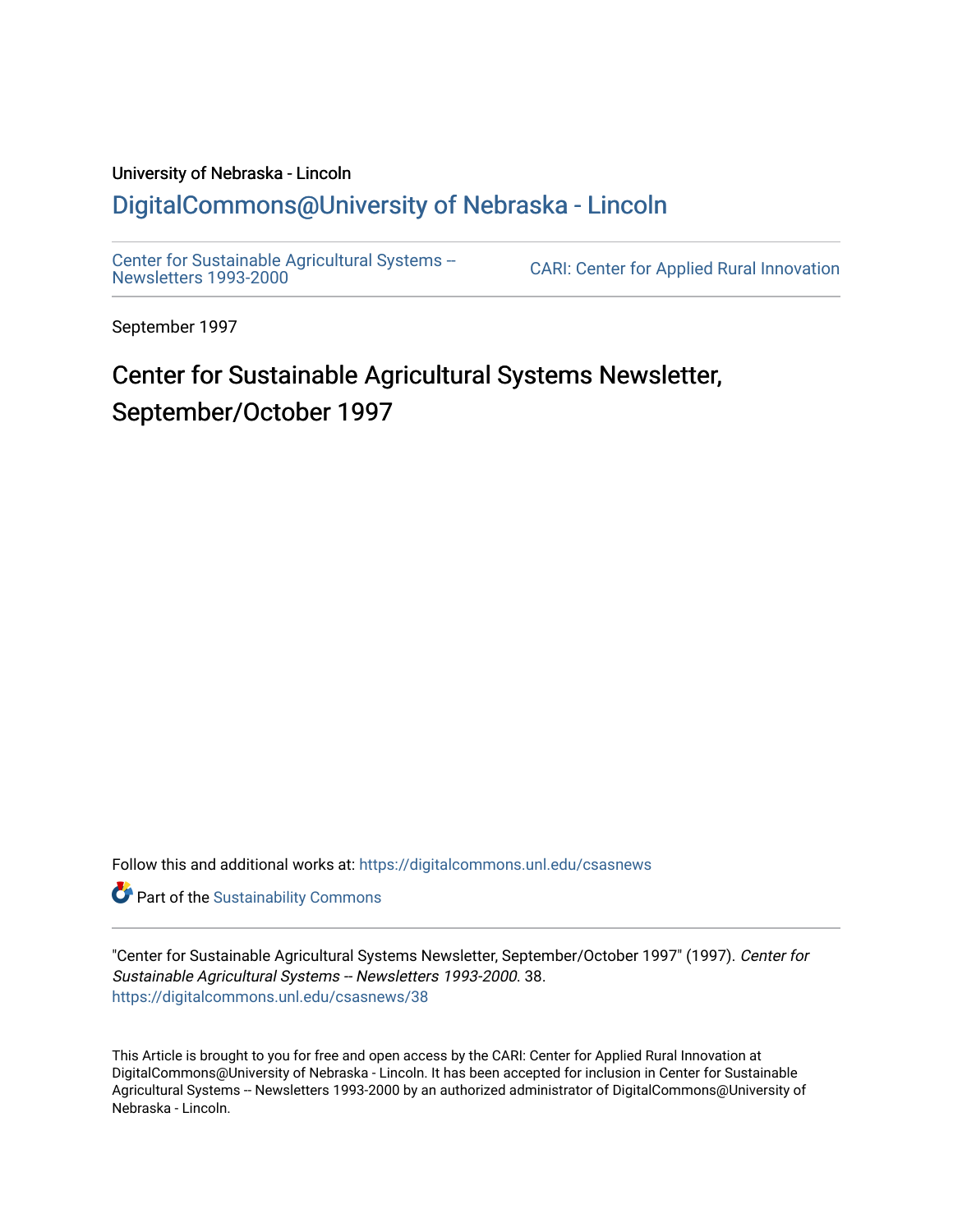# **Center for Sustainable Agricultural Systems Newsletter**

## **September-October 1997**

## **Linking Ecology and Agriculture to Increase Sustainability**

Natural ecosystems supply many valuable services and products to humans, for example, clean air, clean water, and biodiversity as well as a place to grow crops and livestock. As natural systems, they do not provide agricultural commodities of the types and amounts needed by humans, so we have changed many of them into agroecosystems to maximize production of food and fiber.

What is it about an ecosystem that lets it run year after year using only solar energy without degrading the resource base, while farms and ranches require high fossil energy inputs and suffer from soil erosion and water contamination? This question was explored at three workshops co-sponsored by the North Central Sustainable Agriculture Training Program (NCSATP). Linking People, Purpose, and Place: An Ecological Approach to Agriculturewas held in Wooster, Ohio; Manhattan, Kansas; and Morris, Minnesota. The purpose was to demonstrate how an understanding of ecological principles can help us design farms that continue to provide commodities while retaining some of the beneficial processes of natural systems. Because agroecosystems include people, another goal was to explore the economy, infrastructure, and social organization in each place. The first step toward identifying useful ecological principles is to describe the structure and function of pre-settlement ecosystems within a particular region. Introductions at the workshops gave an overview of the natural ecosystems in Ohio, Kansas, and Minnesota and of the agroecosystems that have taken their place.

In Kansas, Bonnie Lynn-Sherow, an environmental historian, emphasized the importance of human's role in nature by explaining the five roles the Konza Prairie Research Natural Area (KPRNA) has played for Native Americans, farmers, ranchers, scientists, and recreationists. KPRNA was established to provide an outdoor laboratory for the study of ecological processes in a tallgrass prairie. We saw firsthand the differences in vegetation caused by cattle or bison grazing and fire sequences. The next day we compared the native ecosystem with a cattle ranch agroecosystem. The Hubbard family runs almost 2,000 head of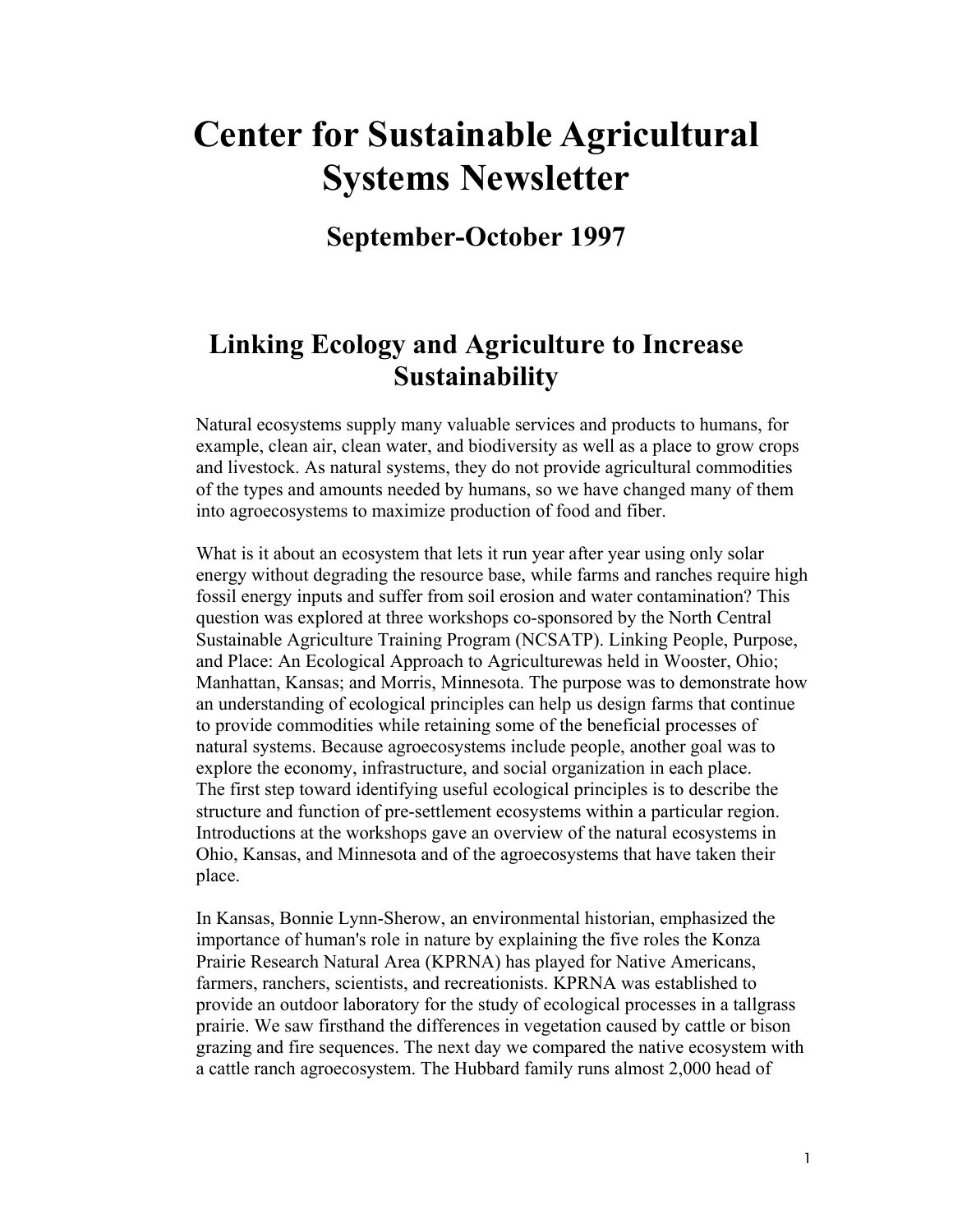steers and cow-calf pairs on 6,000 acres. As with KPRNA, they also use rotational grazing and fire as management tools.

Agroecology was another central topic. Richard Harwood and Richard Olson described how understanding the ecology of a place can lead to practices that are more profitable, more energy and nutrient efficient, and less environmentally disruptive. To effectively manage the biology of agricultural systems, we must understand:

- the relationship between the physical environment and key ecosystem processes, such asnutrient cycling, water use, and soil biology;
- which processes can be directly managed and which cannot, such as carbon turnover versus photosynthesis, and how managing the processes affects productivity;
- the importance of plant diversity and the amount and duration of plant rooting;
- the concepts of habitat, both within the landscape and in the soil.

Evaluating soil quality was one popular activity at the workshops. Using a mini version of the USDA-ARS soil test kit, participants measured infiltration rates, soil nitrate-nitrogen, organic matter, and depth to compact soil strata. In Minnesota, they sampled soils in CRP plots and tilled plots of corn or soybeans. Many embraced the hands-on approach as a way to quickly learn how cultivation practices affect soil structure.

Indoor sessions, with topics on weed management and ecological principles of grazing, complemented the extensive farm visits. Farmers and ranchers described how they matched their production systems with weather patterns, soil, vegetation, and markets. For example, the Hartzler family owns and operates five dairy farms that produce milk for the family-owned processing plant and retail store. Joe and Jean Hartzler farm 125 acres with intensive grazing on 35 acres. Their new retail dairy was the first one built in Ohio in 30 years. After the field tour, we visited the processing plant where milk is pasteurized, but not homogenized, and bottled in glass containers. Participants sampled 18 of the 30 available flavors of ice cream!

One of the guiding principles of NCSATP is that training must be inclusive, both in terms of trainers and learners. This year our audience background expanded to include instructors from private colleges, college students, a scientist with a large argochemical company, and representatives from the National Agroforestry **Center** 

According to the evaluations, participants indicated they would use ecological principles in helping clients design farming systems and consider the social implications. One Extension educator wrote, "I always felt a connection to natural resources, but my path seemed to put me in ag and crops. Now, I see that it is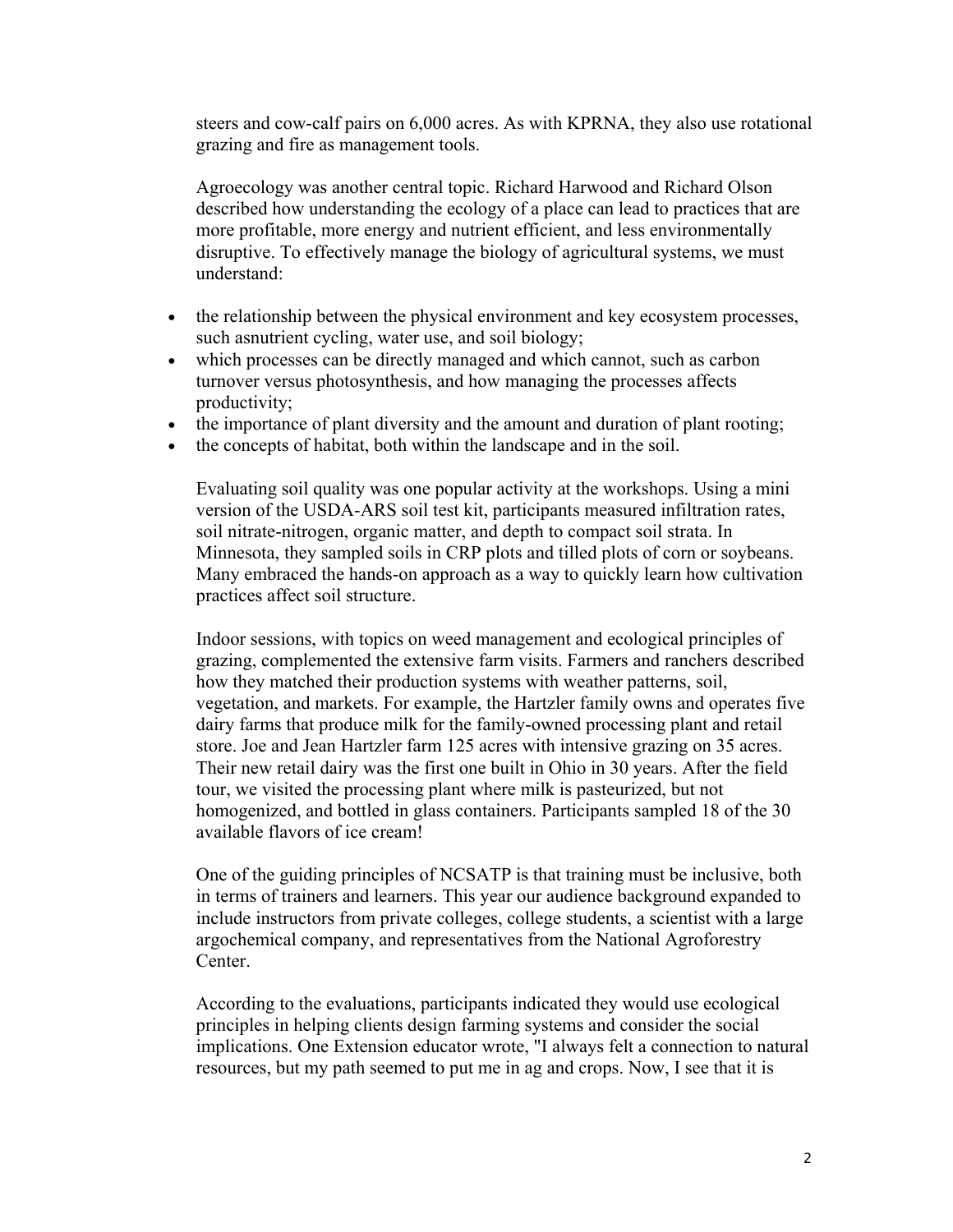feasible to combine them without losing respect and profitability. It will be a goal to try and bring this information to my county."

*Submitted by Heidi Carter, Richard Olson, Charles Francis*

### **The State of Rural America: We Can Choose Our Future**

Chuck Hassebrook, Center for Rural Affairs\*

The family farm and rural decline that we see around us are not inevitable. They are the result of decisions made by people, that can be reversed by people — with the right combination of community initiative, passion, citizen involvement, and perseverance.

We are facing formidable challenges in realizing the long-held values of rural America — the belief that community matters; that hard work deserves a fair reward; that wealth and power should be widely distributed; that ownership and control should belong to those who work the land and operate businesses; and that we are all responsible to our neighbors and future generations to be careful stewards of the environment.

We're told by experts that family farms can't compete and rural communities can't survive. They say we can't have economic opportunity without sacrificing environmental quality and accepting growing inequality and concentration of wealth and power. In essence, they say we have no choice about our future. That is simply not true. It will only become true if we resign ourselves to it! Unquestionably, we are in the midst of great economic concentration that is exacting a toll. But it need not be permanent. We can reverse the family farm decline and economic concentration, but we must see our work not as saving family farms and rural communities as we have known them, but as rebuilding them for the future.

We must start now to shape the next wave of change in rural America, and usher in a new generation of family farms and small businesses to ensure that one generation into the future, people will be asking not whether family farms can survive, but whether the plodding corporate Goliaths can compete with lean, well managed, socially responsible small enterprise. We can focus our vision and build on the strengths of entrepreneurship, citizenship, and civic commitment. Key strategies include:

Foster small scale entrepreneurship on and off the farm with capital, education, and community support. Over half the nation's net new jobs come from small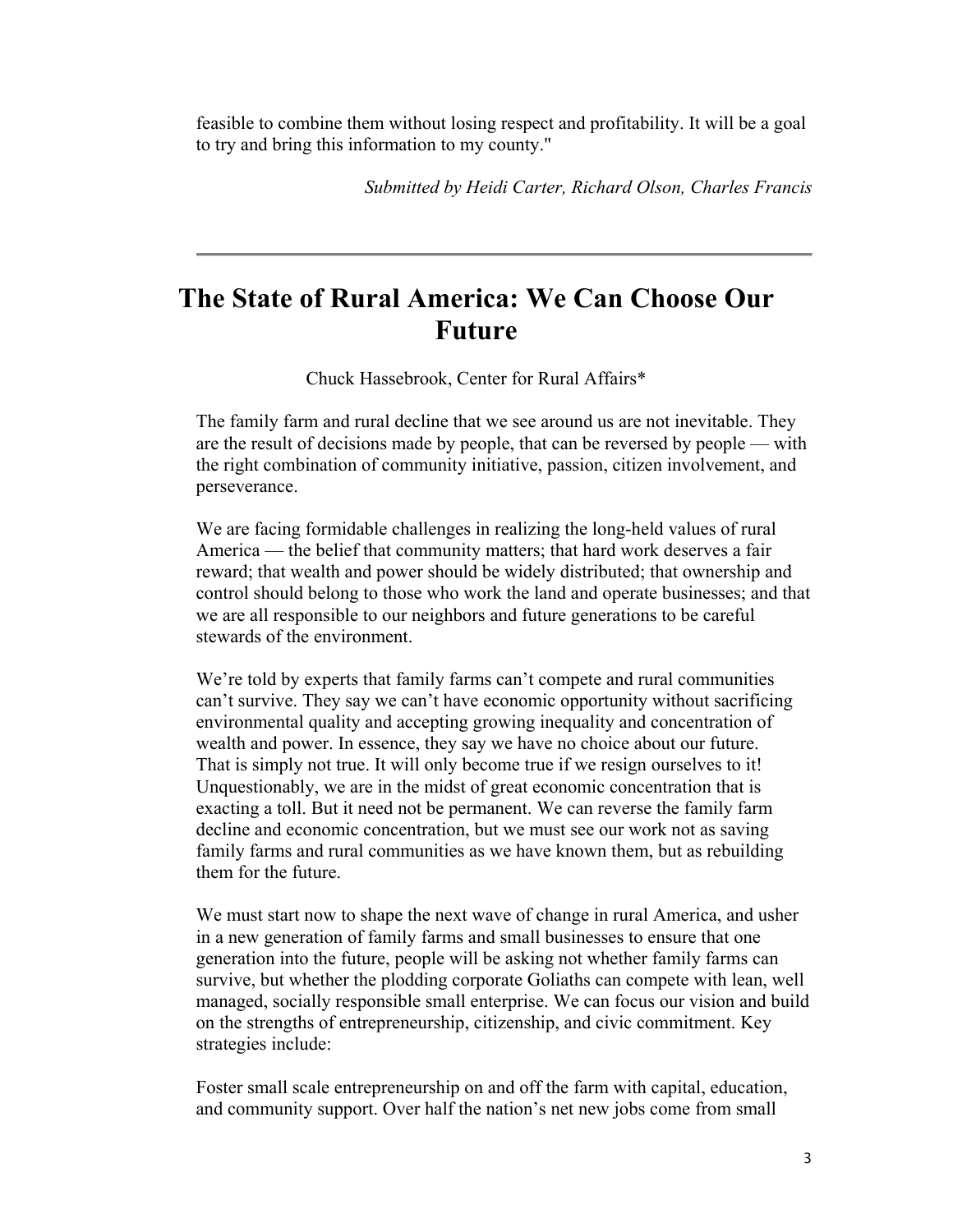enterprises with five or fewer employees. We must nurture their establishment by providing capital, business training, and education.

Alter the direction of change in agriculture technology through new research initiatives. Too much agricultural research has focused on finding ways for farmers to spend more money to produce on a large scale. If there is to be a future for family farms, we must instead develop systems that enable farmers to use more of their management and skills to reduce the need for capital expenditures and to produce products of higher value. Only then will farmers receive a larger share of the consumer dollar for what they do to produce food. USDA, the land grant colleges, and other public institutions control almost half of all agriculture research. We must hold them accountable to serve the public good and partner with family farmers and rural communities in research and education.

Establish new markets that reward stewardship and support family farms. Commodity markets are biased against family size farms, but family farmers who practice sustainable agriculture have some potential offsetting advantages. Over half of American consumers are willing to pay some premium for food produced in a socially and environmentally responsible manner. Therefore, we must build new marketing institutions that reward environmental stewardship.

Reform public policy to support small enterprise and reward stewardship. Much in public policy is biased toward bigness. We need to reverse that bias at the state and federal levels, in both farm and rural development policy. Conservation provisions of the 1996 farm bill demonstrate that committed citizens with an idealistic vision can change public policy to support environmental stewardship. We must reform policy to support opportunity, fairness, and small enterprise.

The question we face today is whether we will pass to future generations an economic system that provides ordinary people that same opportunity to own and control the land and businesses they work, improve their lives, build communities, and define their own destinies. Or will we pass to the next generation a system more akin to the feudel system our ancestors left behind, wherein a few own and control everything and all others work for them? There is not much question that most rural people would choose the former. Our challenge is to come together to exercise that choice.

\*Source: Article in Center for Rural Affairs Newsletter, September 1997, containing remarks by Chuck Hassebrook at the CRA annual meeting in August.

*Condensed by Charles Francis*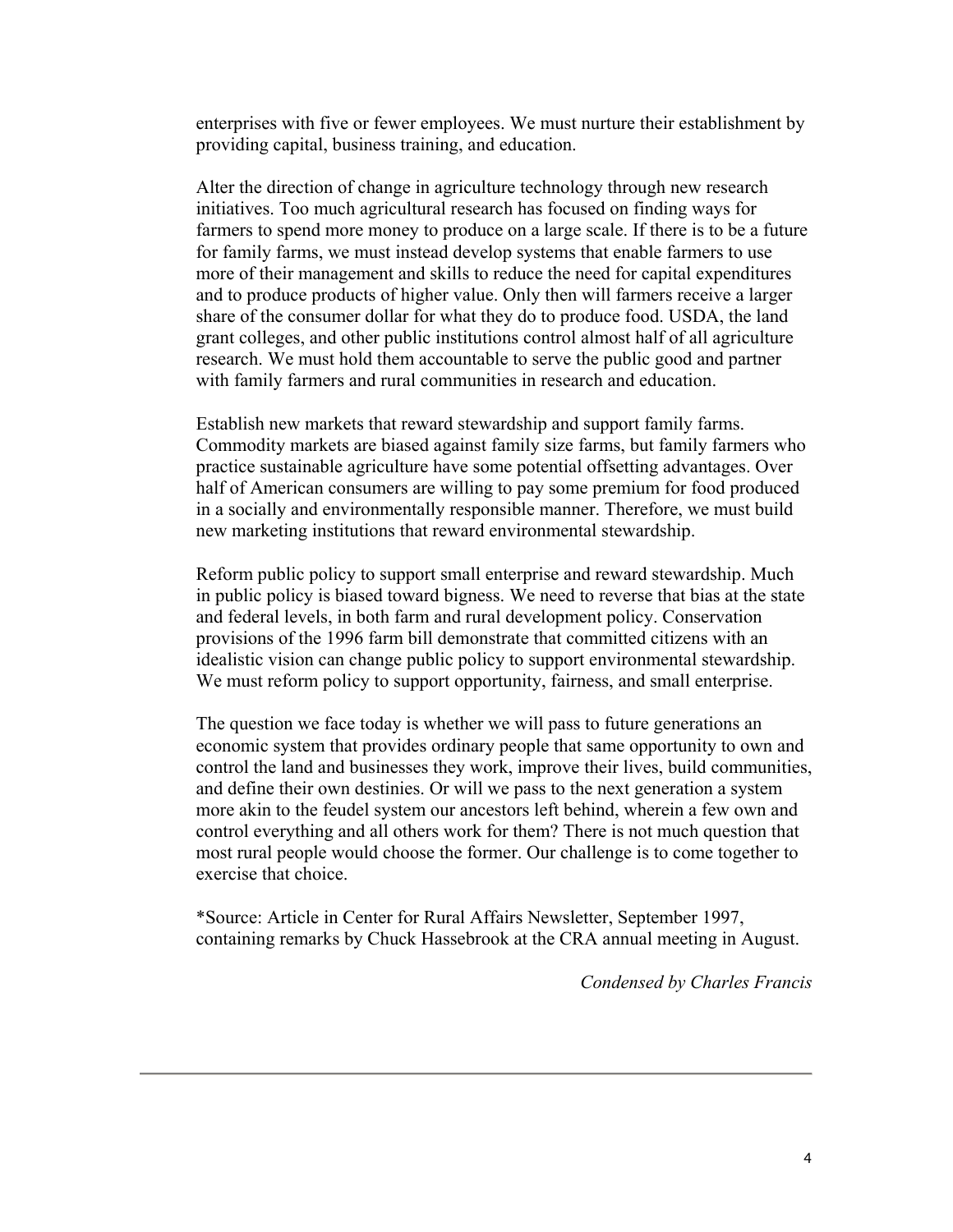#### **California Salad and Australian Emu in Nebraska?**

What do multi-variety green salad mix and emu steaks have in common? This unique association was the focus of a recent field day on "Growing and Marketing Specialty Crops" that brought over 50 people to view some of Nebraska's more unique commercial enterprises. Although unlikely to replace thousands of acres of corn and soybeans, these alternative enterprises do represent a creative approach to nurturing and meeting new markets. As people travel and read, they become aware of new foods and diversified adventures in living -- this is an opportunity for agriculture! We had a chance to see these enterprises on an August 9 tour.

Kevin and Charuth Loth moved to Lincoln three years ago after an extended experience in diversified California agriculture. One of the unique products they found popular there was a green salad mix, one that included a wide range of leafy vegetables tossed together with what most of us recognize as traditional leaf lettuce. As this product began to arrive in Nebraska, packaged in plastic and at least one week old when it reached the consumer, the Loths decided there was a market for fresh salad mix from a local source. "This has been our signature product," Kevin said at the recent field day. He added, "The price may seem high and some weeks the available components make the mix a little spicy, but you can add this to another source of lettuce or eat it straight for a special culinary experience." In their well-planned and carefully kept four acres, an irrigation system and planned rotation is slowly taking shape. "It's really a lot of work, with long days and too many things to do on some days. But seeing everyone here today, hearing their compliments, makes it seem more worthwhile," added Charuth. They also grow cucurbits, flowers, and heritage vegetables for farmers'markets in Lincoln and Omaha as well as for area restaurants.

A more exotic enterprise and hobby is one enjoyed by Phil and Janiece Goin of Hickman: Australian emus. Well adapted to both summer and winter extremes in weather, these foreign birds seem adjusted as they pace and run around several pens and field shelters on the Goin farm. Ready for slaughter after one year, and for breeding after four years, these exotic critters provide meat, oil, skins, eggshells, breeding stock, and continuous entertainment for the Goins and their frequent visitors. You need to try emu steaks, summer sausage, or "dogs" to appreciate the unique flavor of the meat. One special product is the oil, about 5 liters from a mature adult, that brings \$200-300/gallon on today's market and is used for a wide range of medicinal remedies. Any problems with diseases or predators? "The veterinarian told us they were perfectly healthy here, and I'd like to see a coyote get into the pen. I think they would defend themselves very well, based on the kicks they give me once in a while," Phil said. The Goins currently have over 100 emus, and sell meat, oil, and eggshells at the farmers' market.

Should you raise salad greens or emus? Probably not. But should you consider creative alternatives to current commodity crops? These Nebraskans are showing us how innovative ideas and thoughtful promotion can broaden our agricultural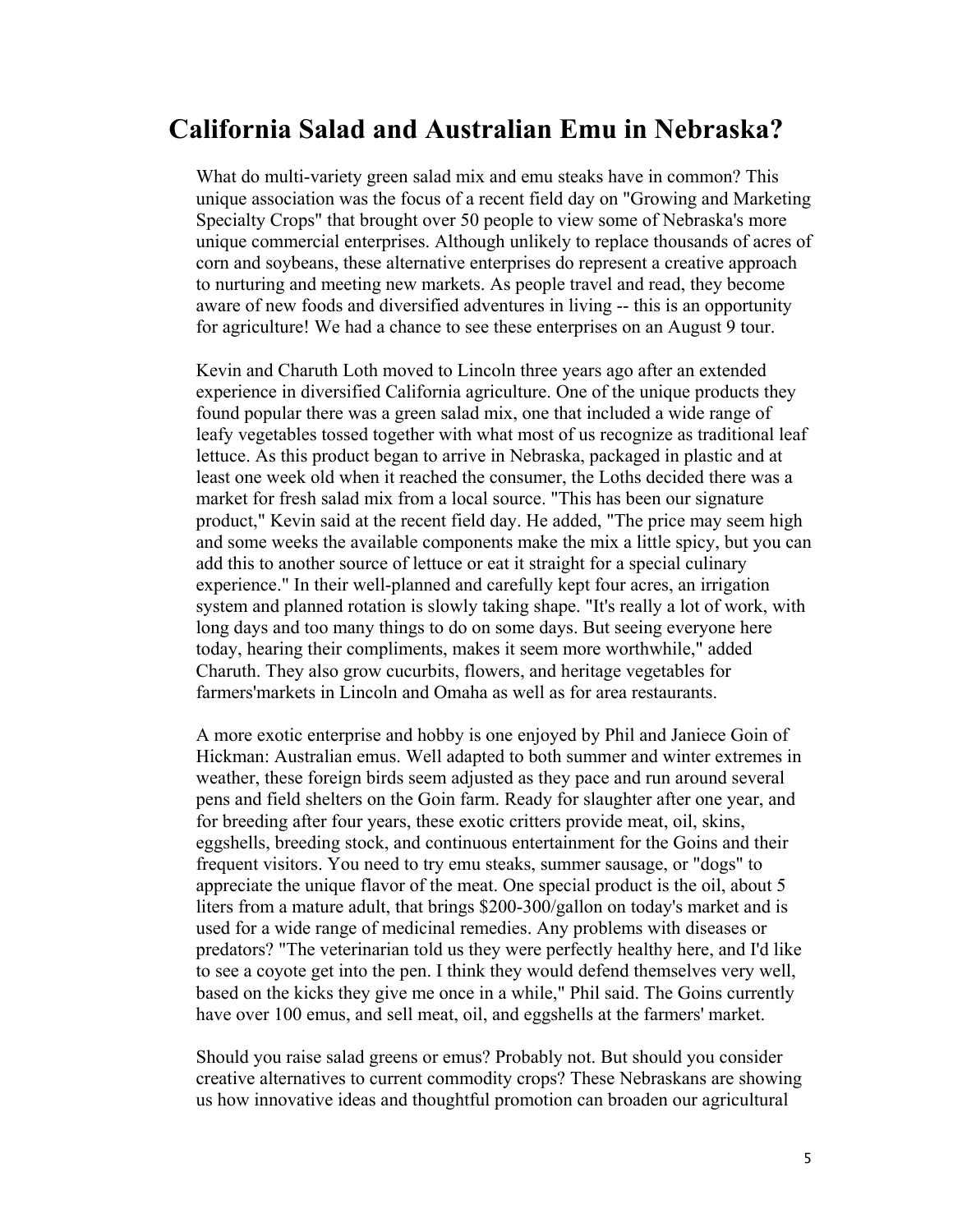product base and do well in an increasingly sophisticated marketplace. The key is to find a unique niche, to provide a consistent and quality product, and to enjoy working with the public. These adventuresome people are showing that it can be done.

The tour was co-sponsored by the Nebraska Sustainable Agriculture Society, Lincoln Farmers Market, Lancaster County Cooperative Extension, and CSAS.

*Submitted by Chuck Francis and Larry Cutforth* 

#### **Did You Know...**

The July 21, 1997 edition of the *Los Angeles Times* carried an article about sustainable agriculture entering the mainstream, stating that the movement now includes approximately 5% of U.S. farmers who use sustainable practices.

The N*ew York Times* bought a share of Threshold Farm Community Supported Agriculture and writes periodically about the CSA project.

In June 1997, Swissair announced that it was introducing organically grown products in all classes on flights departing from Switzerland. By the year 2000, Swissair's goal is to ensure that 90% of the products used to prepare meals are organically grown.

Presenting congratulations on the 25th anniversary of the International Federation of Organic Agriculture Movemements (IFOAM), director of Greenpeace International Dr. Thilo Bode called organic farming one of the world's most sophisticated and serious visions of sustainability.

## **Coming Events**

Contact CSAS office for more information.

#### **1997**

 **Nov. 7 —** 5th Annual Small Farm Trade Show & Conference, Columbia, MO

#### **1998**

**Jan. 9-10 —** Great Plains Vegetable Conference, St. Joseph, MO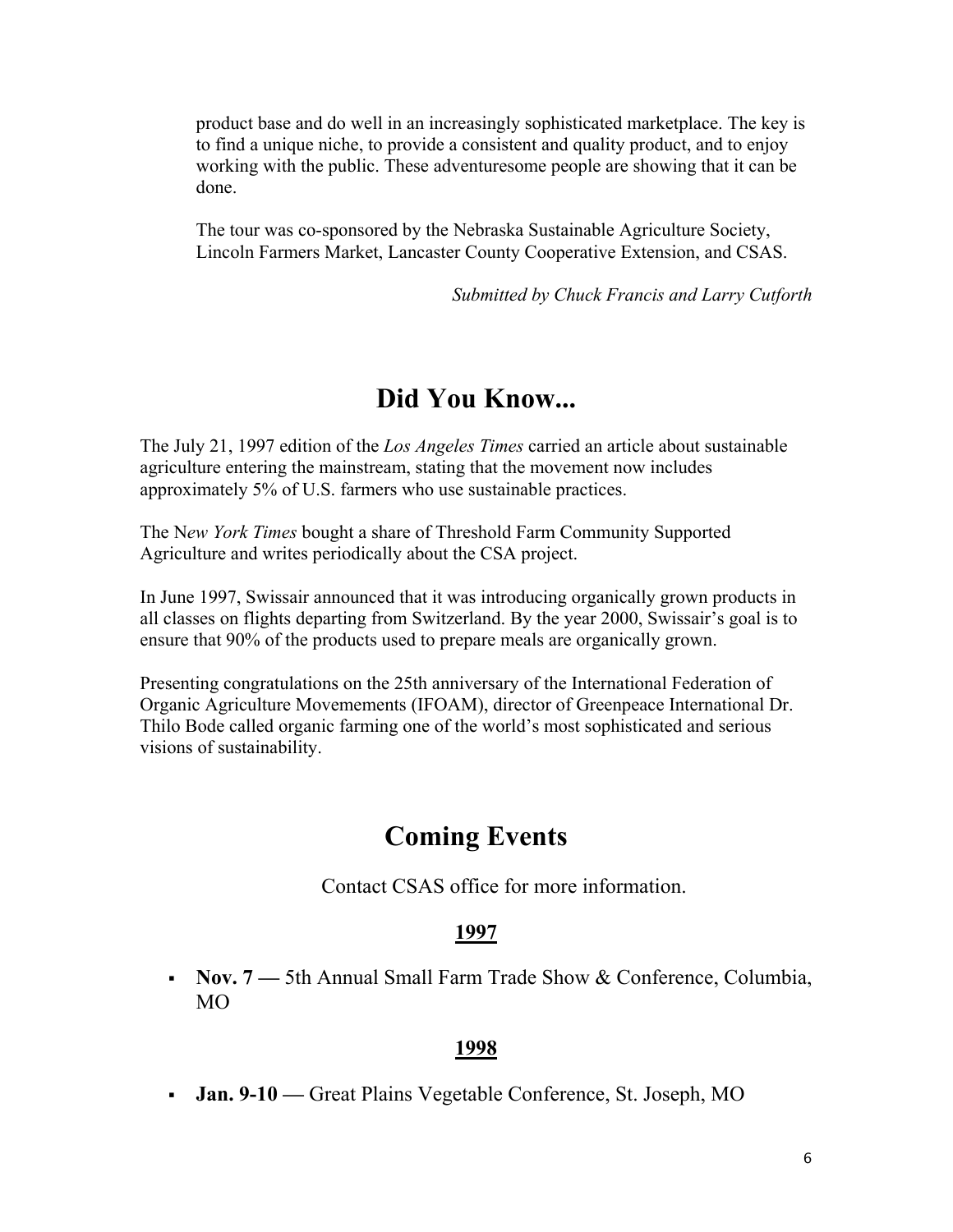- **Jan. 22-25 —** Southern SAWG Annual Conference & Trade Show, Memphis, TN
- **Jan. 30 —** 17th Annual Organic Conference and Eco-Products Trade Show, Ontario, Canada http://www.gks.com/OrgConf/
- **Feb. 10-12** Managing Manure in Harmony with the Environment and the Society," Ames, IA
- **Feb. 26-28** No. American Farmers' Direct Marketing Assoc. Conference, Victoria, BC http://www.agf.gov.bc.ca/agric/nafdmc/dfmchome.htm

**Mar. 5-6 —** National SARE Conference - Building on a Decade of Sustainable Agriculture Research & Education: Sharing Experiences to Improve Our Agriculture, Austin, TX http://www.ces.ncsu.edu/san/

#### **Resources**

*Steel in the Field: A Farmer's Guide to Weed Control Tools.* \$18. New book describes in detail 37 tools and 17 accessories, and includes supplier contacts, tool price ranges, resource lists, clear illustrations and farmer narratives about integrating the tools into sustainable cropping systems. Addresses the four main concerns that farmers have about mechanical weed control: cost, effectiveness, dependability and soil impact. Book project was funded by the Sustainable Agriculture Network. Sustainable Agriculture Publications, Hills Building, U. of Vermont, Burlington, VT 05405-0082, 802-656-0471, msimpson@zoo.uvm.edu.

*Source Book of Sustainable Agriculture.* \$12 (call 802-656-0471 or e-mail msimpson@zoo.uvm.edu for bulk discounts). Lists 559 resource materials covering the vast breadth of agriculture, from how to market sustainably grown vegetables to locating the latest sustainable research findings on the World Wide Web. Covers print, electronic and video resources and contact information to order them. Sustainable Agriculture Publications (see above).Part-time Farming, Small Farms, and Small-scale Farming in the United States; Direct Marketing and Related Topics; and Compost: Application and Use. Publications in the Quick Bibliography Series. USDA, National Agricultural Library, Alternative Farming Systems Information Center, Beltsville, MD 20705-2351, 301-504- 6559, afsic@nal.usda.gov, http://www.nal.usda.gov/afsic.

*Sustainable Agriculture Research and Education (SARE) Program 1997 Project Highlights.* Free. Report describes SARE-funded projects that show managementintensive grazing is more profitable for producers and better for the environment. Several SARE grants are funding research in shifting from confinement-based livestock systems to raising cows, sheep and hogs on pastures offering a mix of grass and legumes. Also highlighted in the report are articles on Community Supported Agriculture, the benefits of pasturing hogs, and several other research and on-farms projects. Valerie Berton,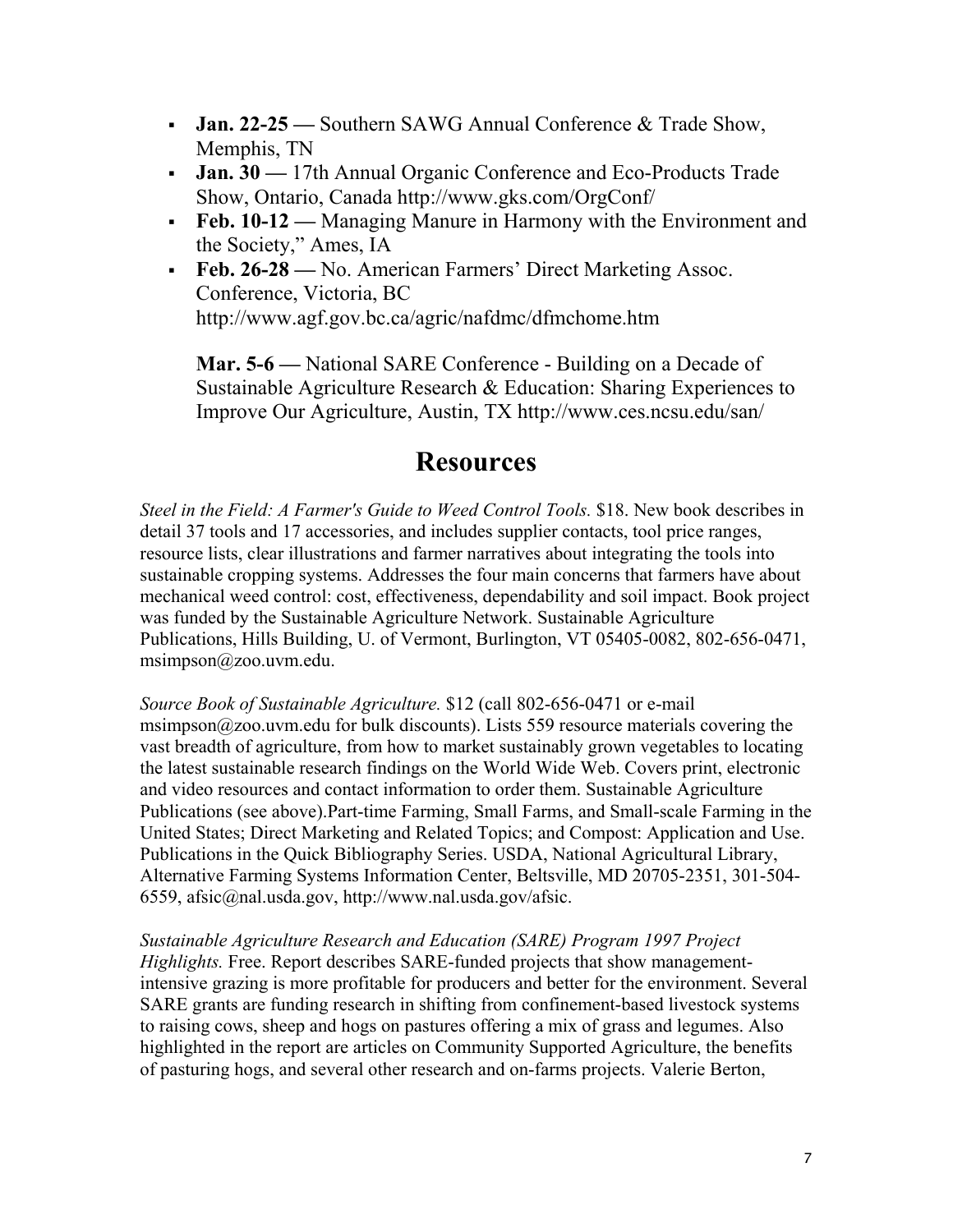SARE Communications Specialist, 0322 Symons Hall, U. of Maryland, College Park, MD 20742, 301-405-5270, vberton@wam.umd.edu

*Free-Range Poultry Production, Processing and Marketing.* \$39.50 + \$4.50 s&h. Guidebook describes innovative way to raise pountry on range and market meat and eggs. Method differs from model used by Salatin in that chickens are not confined in pens, but range about 100 feet from their portable houses. Developed by producer with six years of free-range poultry experience, with the help of a SARE grant. Back Forty Books, 26328 Locust Grove Rd, Creola, OH 45622.

*Biodiversity and Human Health,* 1997. \$29.95 + shipping. Presents compilation of papers which analyze human health consequences of biodiversity loss from variety of perspectives, including agroecology, public health, biology, epidemiology, demography and pharmacology. Explores causes of biodiversity loss, effects of its loss on agroecosystems, and significance of biodiversity-derived medicines and biodiversitydependent health systems. Discusses threats from pesticides and role of agricultural diversity in sustainable agriculture. Island Press, 24850 East Lane, PO Box 7, Covelo, CA 95428, 707-983- 6432, e-mail: ipwest@igc.org.

The National Agroforestry Center has several informational/educational materials, including newsletters, technical note series, brochures, booklets, and videos. Most are free or available for loan. You can request an order form listing what is available from: Clover Shelton, NAC/USDA Forest Service/NRCS, East Campus - UNL, Lincoln, NE 68583-0822, 402-437-5712.

*Environmental Health Threats to Children,* 1996. Free. U.S. EPA report summarizes threats to children's health from environmental toxins, including pesticides, lead and drinking water contaminants. Describes EPA's agenda for protecting children and recommends actions, including in areas of research, national policy and education. National Center for Environmental Publications and Information, PO Box 42419, Cincinnati, OH 45242, 800-490-9198, or 513- 489-8190.

*Making World Agriculture More Sustainable.* \$30 + s&h. Edited by J. Patrick Madden and Scott G. Chaplowe. World Sustainable Agriculture Association embarked upon a project to highlight notable organizations promoting sustainable agriculture throughout the world. The 650-page book contains more than 60 organization profiles, ranging from international NGOs to grassroots organizations, describe their efforts to make agriculture more sustainable. Concludes with a directory of 141 organizations whose work supports the cause of sustainable agriculture, a Glossary of key terms, and a detailed Subject Index.WSAA Publications, 8554 Melrose Avenue, West Hollywood, CA 90069, 310- 657-7202, email: WSAA@Compuserve.Com.

*What's In A Name: Eco-Labeling In The Global Food System.* Paper presented at the Joint Meetings of Agriculture, Food, and Human Values Society and the Association for the Study of Food and Society, June 1997. By Elizabeth Barham, Department of Rural Sociology, Cornell University. Examines the emerging clashes between corporations and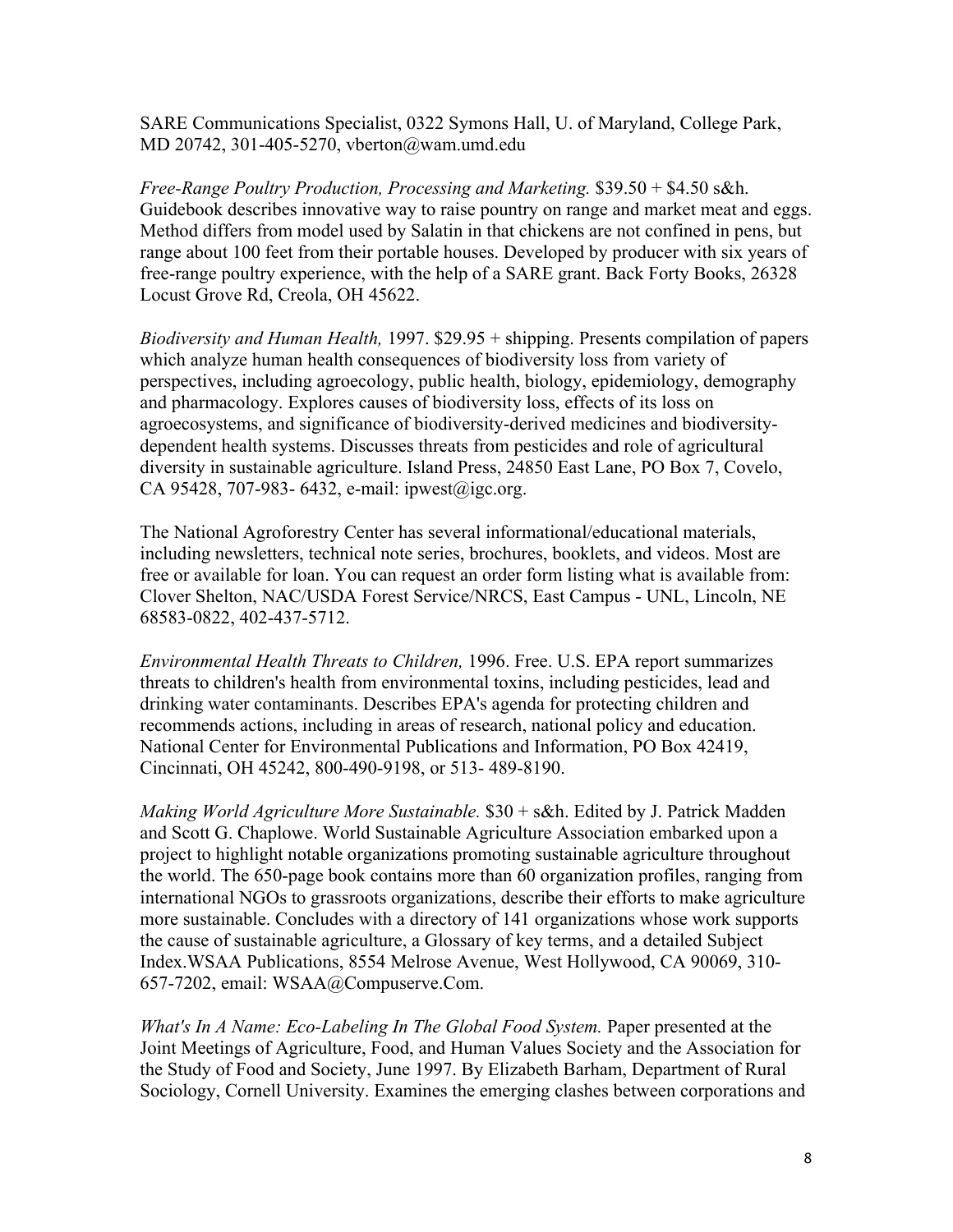eco-labeling proponents as reflective of a larger struggle to moderate the effects of global market liberalization on consumers, producers and environment. Copies available free via e-mail by contacting meb6@cornell.edu. Hard copies available for \$7.50 each by writing Elizabeth Barham, 133 Warren Hall, Cornell University, Ithaca, NY 14853.

*Midwest Biological Control News.* \$12/yr hard copy, free online. Monthly newsletter dedicated to providing information on the use of beneficial organisms for controlling insect and mite pests of the farm, garden, and home. Articles of valid biological control information are welcome, but final selection and editing are the responsibility of the editorial staff. Web page has many links to other biological control sites. Dept. of Entomology, U. of Wisconsin, Madison, WI 53706, 608- 262-9914 or 262-9959, smahr@entomology.wisc.edu, http://www.wisc.edu/entomology/mbcn/mbcn.html.

IPMnet NEWS is a free electronic Integrated Pest Management information source focused on economic, environmentally-attuned approaches to managing weeds, plant diseases, insects, nematodes, and vertebrate pests. Now in its fourth year, this service is designed to provide balanced, worldwide "news-you-can-use" to those concerned with IPM development, research, implementation, adoption, policy, and impact. It is sponsored by the not-for-profit Consortium for International Crop Protection comprised of 10 U.S. land grant universities, the University of Puerto Rico, and the USDA. The monthly newsletter can be subscribed to for automatic e-mailing, or you can access it and other information at the Web page:

http://ipm\_www.ncsu.edu/cicp/IPMnet\_NEWS/news.html

*Nebraska Vine Lines.* Free. Edited by Paul Read, professor of horticulture at UNL. Contains news of people and developments in the grape/wine industry in Nebraska. Plans are to publish monthly. Dept. of Horticulture, U. of Nebraska, Lincoln, NE 68583-0724, 402-472-2854.

Emerging Markets for Family Farms: Opportunities to Prosper Through Social and Environmental Responsibility. \$7. Report describes strategies for farmers to market highvalue products. Center for Rural Affairs, PO Box 406, Walthill, NE 68067-0406, 402- 846-5428.

*Tough to Swallow: How Pesticide Companies Profit by Poisoning America's Tap Water.*  \$20. Presents findings of study on herbicides in tap water in midwestern states. Environmental Working Group, 1718 Connecticut Ave., NW, Suite 600, Washington, DC 20009, 202-667-6982, info@ewg.org, http://www.ewg.org.

*Watershed Currents.* Free via e-mail. Contains news, events and resources about watershed organizing. Send e-mail to majordomo@igc.apc.org. Leave subject blank. In body of message type subscribe water-net. Send questions to mmuller@iatp.org.

*Small Farm Digest.* Free. Merger of former Small Scale Agriculture Today and Small and Part Time Farms. Quarterly newsletter for small farm managers with updates on farm related trends and developments, reviews of recent publications, and announcements of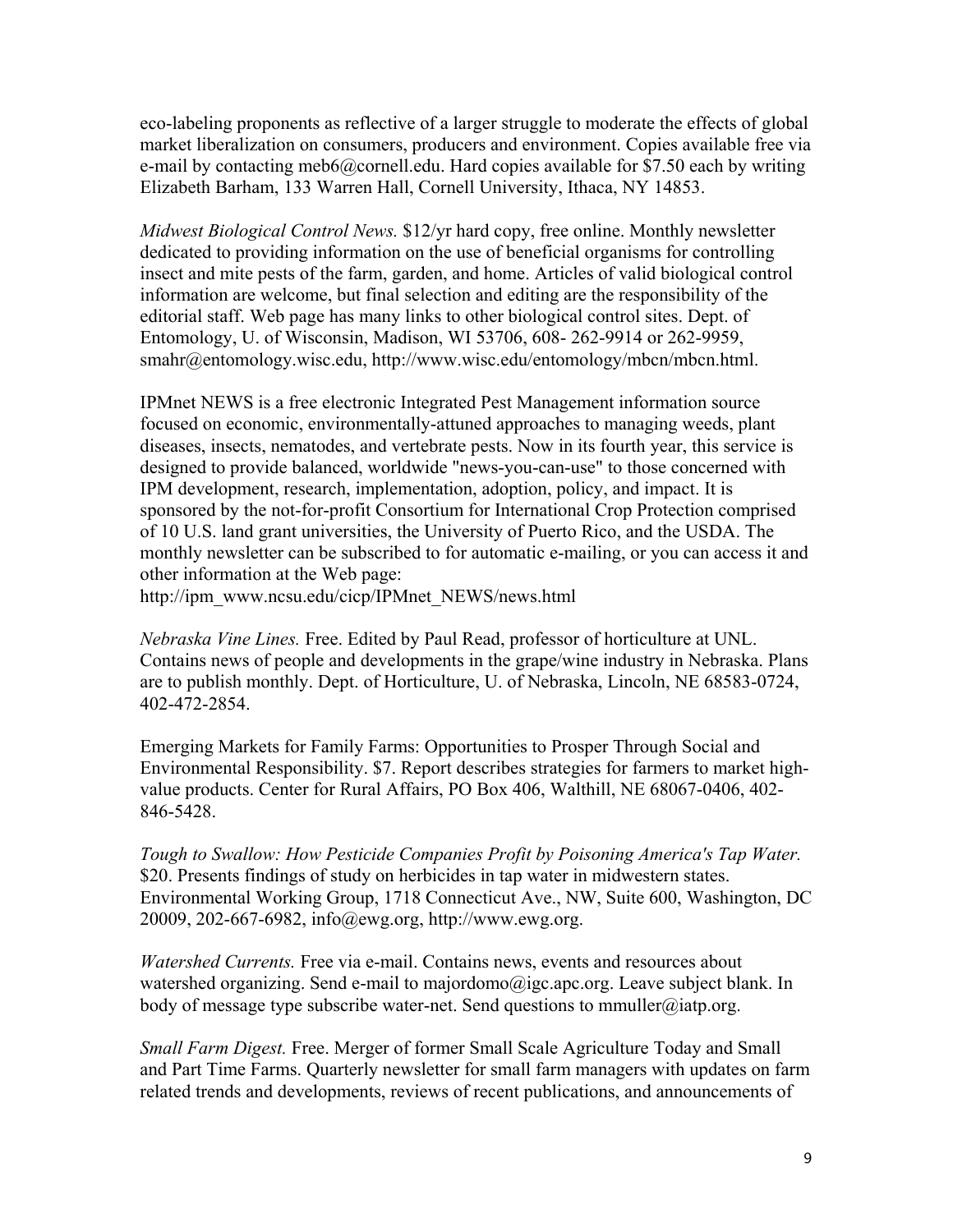upcoming events. (If you were on the mailing list for the *Small Scale Agriculture Today* or *Small and Part Time Farms*, you will automatically get a copy of this.) Small Farm Digest, USDA-CSREES, Stop 2220, Washington, DC 20250, llewis@reeusda.gov.

SMALLFARM-MG listserve. Identifies small farm contacts, farmers, and others in the public and private sectors who are interested in strengthening the capacity of small- and mid-size farmers to improve their income levels through a systems approach to addressing the needs of the small farm community. To subscribe, send msg to: majordomo@reeusda.gov. Leave subject blank. In body type: subscribe smallfarm-mg.

*Conference Proceedings: Agricultural Production and Nutrition.* \$18 prepaid. Collection of 21 papers from international conference held in Boston in March 1997, edited by William Lockeretz. Explores all facets of how nutritional value of food is affected by the way it was produced. Covers biological and chemical aspects of nutrition and food quality, as well as consumers' perceptions, marketing channels, and economic considerations. Several papers discuss implications for national and international food and nutrition strategies. Agriculture & Nutrition Conference, School of Nutrition Science and Policy, Tufts University, Medford, MA 02155, WLockeretz@infonet.tufts.edu.

*1997 National Organic Directory.* \$44.95 + \$6 s&h. Annually updated "yellow pages" of the organic industry. Includes 1,000+ listings of farmers, wholesalers, farm suppliers, support businesses, certification groups and resource groups. Organic commodities bought and sold are extensively indexed, and explanations of state and federal organic laws are provided. Community Alliance with Family Farmers, PO Box 363, Davis, CA 95617, 1-800-852-3832, nod@caff.org, http://www.caff.org.

Appropriate Technology Transfer for Rural Areas program (ATTRA) invites you to join in celebrating its 10th Anniversary by visiting its new web site at http://www.attra.org.

*Labels: Linking Consumers and Producers.* Free. Monthly electronic newsletter from the Institute for Agriculture and Trade Policy (IATP). Provides news, events and resources related to the labeling of products for environmental, social and regional sustainability. To subscribe, send e-mail to: majordomo@igc.apc.org. Leave subject blank. In body type: subscribe label-news. For help contact Kathryn Clements, kclements@iatp.org. Also available, along with IATP news bulletins, at http://www.sustain.org/bulletins.

#### **Seeking K-16 Curriculum Volunteers**

The Center for Rural Affairs is developing a National Sustainable Agriculture Curriculum Guide for grades K-16, and is seeking volunteers from across the country to serve on the task force of teachers helping to develop the guide and/or provide materials. Contact Martin Kleinschmit, 402-254-6893.